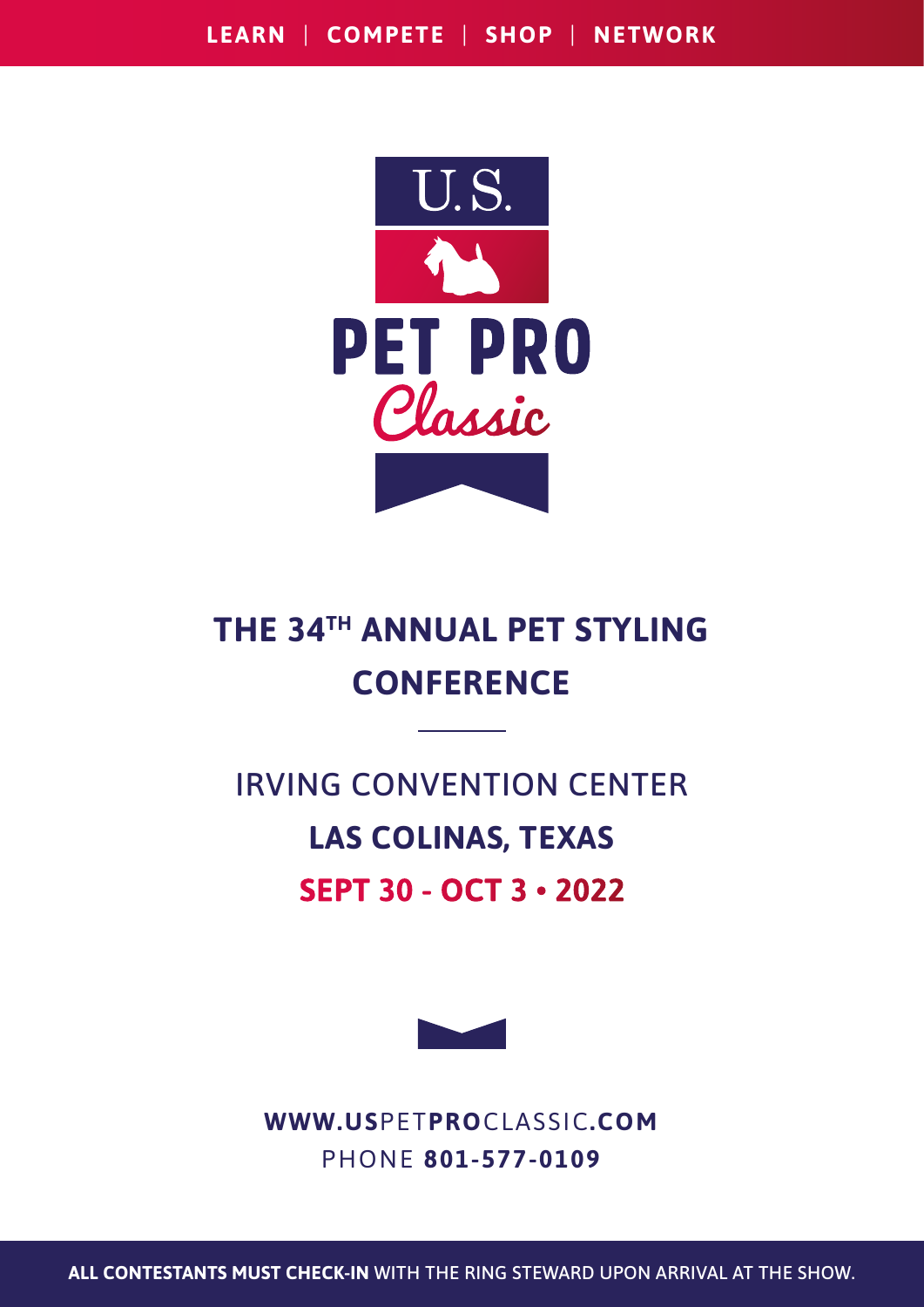

Contest Schedule

#### **Friday September 30th**

- 10am **U.S. Mobile Roundup Championship Contestant Check-in at Registration, Set-up & Pre-judging**
- 12-6pm **All Other Contestant Check-in at Registration Desk**

### **Saturday, October 1st**

| $7:30$ <sub>am</sub>  | <b>Contestant Check-in at Ringside</b>                           |
|-----------------------|------------------------------------------------------------------|
| $8:00^{am}$           | Other Purebreds, Scissored Only (Pre-judging)                    |
| $10:00$ <sub>am</sub> | Lollipups & Prissy Pups (Set-up & Placed on Display)             |
|                       | <b>Check-in Ringside with Ring Steward</b>                       |
| 12:00 <sup>n</sup>    | Sporting Breeds, Spaniels & Setters (Pre-judging)                |
| 12:00 <sup>n</sup>    | <b>Classic Model Dog Competition (Pre-judging)</b>               |
| $4:00^{pm}$           | U.S. Creative Pet Styling Championship Competition (Pre-judging) |
|                       |                                                                  |

### **Sunday, October 2nd**

| $7:30$ <sup>am</sup> | <b>Contestant Check-in at Ringside</b>                    |
|----------------------|-----------------------------------------------------------|
| $8:00$ <sup>am</sup> | Wire-Coated Breeds, Handstripped Only (Pre-judging)       |
| 12:00 <sup>n</sup>   | Poodles - All Sizes (Pre-judging)                         |
| $12:30^{pm}$         | U.S. Mobile Van Championship - Best In Show (BIS) Judging |
| $1:00$ <sup>pm</sup> | Lollipups & Prissy Pups Judging                           |
| $6:00^{pm}$          | <b>U.S. Championship Awards (BIS)</b>                     |
|                      | Open Best In Show                                         |
|                      | Open Best All Around                                      |
|                      | <b>Yellow Rose of Texas</b>                               |
|                      | U.S. Mobile Groomers                                      |
|                      | Lollipups & Prissy Pups                                   |
|                      |                                                           |

### **Monday, October 3rd**

- 7:30am **Contestant Check-in at Ringside**
- 8:00<sup>am</sup> U.S. Open Style Championship, Mixed Breeds & Purebreds in Uncharacteristic Trims (Pre-judging)
- $12:00<sup>n</sup>$ U.S. Asian Style Championship (Pre-judging)
- 4:00pm U.S. Open & Asian Style Championship Awards
- 5:00<sup>pm</sup> Door Prize Drawings (Approximate time)